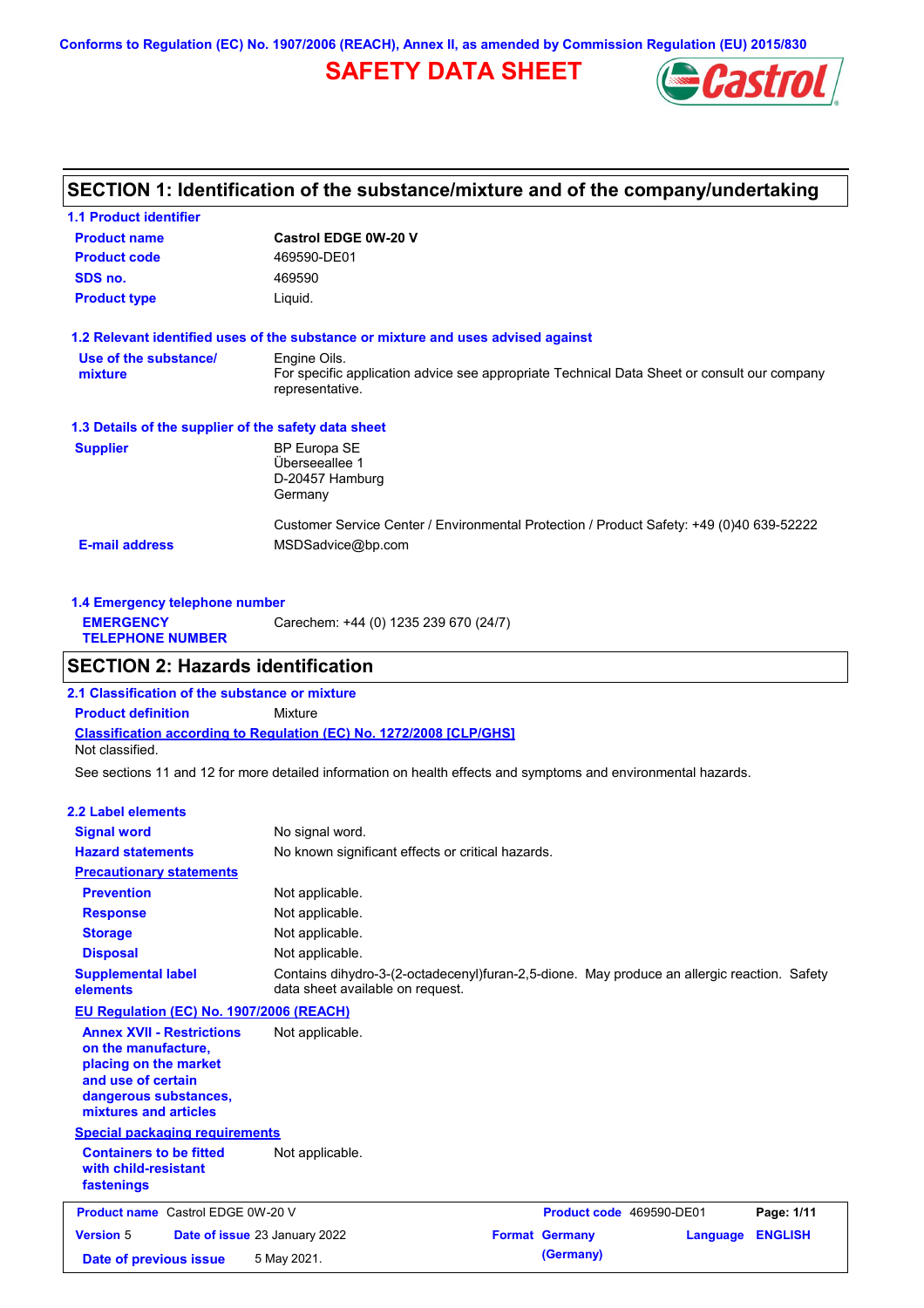# **SECTION 2: Hazards identification**

| <b>Tactile warning of danger</b>                                                                                         | Not applicable.                                                                                                                                                                                                                 |
|--------------------------------------------------------------------------------------------------------------------------|---------------------------------------------------------------------------------------------------------------------------------------------------------------------------------------------------------------------------------|
| 2.3 Other hazards                                                                                                        |                                                                                                                                                                                                                                 |
| <b>Results of PBT and vPvB</b><br>assessment                                                                             | Product does not meet the criteria for PBT or vPvB according to Regulation (EC) No. 1907/2006,<br>Annex XIII.                                                                                                                   |
| <b>Product meets the criteria</b><br>for PBT or vPvB according<br>to Regulation (EC) No.<br><b>1907/2006, Annex XIII</b> | This mixture does not contain any substances that are assessed to be a PBT or a vPvB.                                                                                                                                           |
| Other hazards which do<br>not result in classification                                                                   | Defatting to the skin.<br><b>USED ENGINE OILS</b><br>Used engine oil may contain hazardous components which have the potential to cause skin<br>cancer.<br>See Toxicological Information, section 11 of this Safety Data Sheet. |

## **SECTION 3: Composition/information on ingredients**

| <b>3.2 Mixtures</b> |  |  |  |
|---------------------|--|--|--|
|                     |  |  |  |

Highly refined base oil (IP 346 DMSO extract < 3%). Proprietary performance additives. **Mixture Product definition**

| <b>Product/ingredient</b><br>name                         | <b>Identifiers</b>                                                                   | $\%$      | <b>Regulation (EC) No.</b><br>1272/2008 [CLP] | <b>Type</b> |
|-----------------------------------------------------------|--------------------------------------------------------------------------------------|-----------|-----------------------------------------------|-------------|
| Distillates (petroleum), hydrotreated<br>heavy paraffinic | REACH #: 01-2119484627-25<br>EC: 265-157-1<br>CAS: 64742-54-7<br>Index: 649-467-00-8 | ≥50 - ≤75 | Asp. Tox. 1, H304                             | $[1]$       |
| bis(nonylphenyl)amine                                     | REACH #: 01-2119488911-28<br>EC: $253-249-4$<br>CAS: 36878-20-3                      | -≤3       | Aquatic Chronic 4, H413                       | $[1]$       |
| dihydro-3-(2-octadecenyl)furan-<br>2.5-dione              | REACH #: 01-2120120387-61<br>$EC: 266-561-0$<br>CAS: 67066-88-0                      | ≤0.3      | Skin Irrit. 2, H315<br>Skin Sens. 1B, H317    | $[1]$       |

**See Section 16 for the full text of the H statements declared above.**

**Type** 

[1] Substance classified with a health or environmental hazard

[2] Substance with a workplace exposure limit

[3] Substance meets the criteria for PBT according to Regulation (EC) No. 1907/2006, Annex XIII

[4] Substance meets the criteria for vPvB according to Regulation (EC) No. 1907/2006, Annex XIII

[5] Substance of equivalent concern

[6] Additional disclosure due to company policy

Occupational exposure limits, if available, are listed in Section 8.

### **SECTION 4: First aid measures**

### **4.1 Description of first aid measures**

| Eye contact                       | In case of contact, immediately flush eyes with plenty of water for at least 15 minutes. Eyelids<br>should be held away from the eyeball to ensure thorough rinsing. Check for and remove any<br>contact lenses. Get medical attention.             |
|-----------------------------------|-----------------------------------------------------------------------------------------------------------------------------------------------------------------------------------------------------------------------------------------------------|
| <b>Skin contact</b>               | Wash skin thoroughly with soap and water or use recognised skin cleanser. Remove<br>contaminated clothing and shoes. Wash clothing before reuse. Clean shoes thoroughly before<br>reuse. Get medical attention if irritation develops.              |
| <b>Inhalation</b>                 | If inhaled, remove to fresh air. In case of inhalation of decomposition products in a fire,<br>symptoms may be delayed. The exposed person may need to be kept under medical<br>surveillance for 48 hours. Get medical attention if symptoms occur. |
| <b>Ingestion</b>                  | Do not induce vomiting unless directed to do so by medical personnel. Get medical attention if<br>symptoms occur.                                                                                                                                   |
| <b>Protection of first-aiders</b> | No action shall be taken involving any personal risk or without suitable training.                                                                                                                                                                  |

### **4.2 Most important symptoms and effects, both acute and delayed**

See Section 11 for more detailed information on health effects and symptoms.

### **Potential acute health effects**

| <b>Product name</b> Castrol EDGE 0W-20 V |  | <b>Product code</b> 469590-DE01      |  | Page: 2/11            |                         |  |
|------------------------------------------|--|--------------------------------------|--|-----------------------|-------------------------|--|
| <b>Version 5</b>                         |  | <b>Date of issue 23 January 2022</b> |  | <b>Format Germany</b> | <b>Language ENGLISH</b> |  |
| Date of previous issue                   |  | 5 May 2021.                          |  | (Germany)             |                         |  |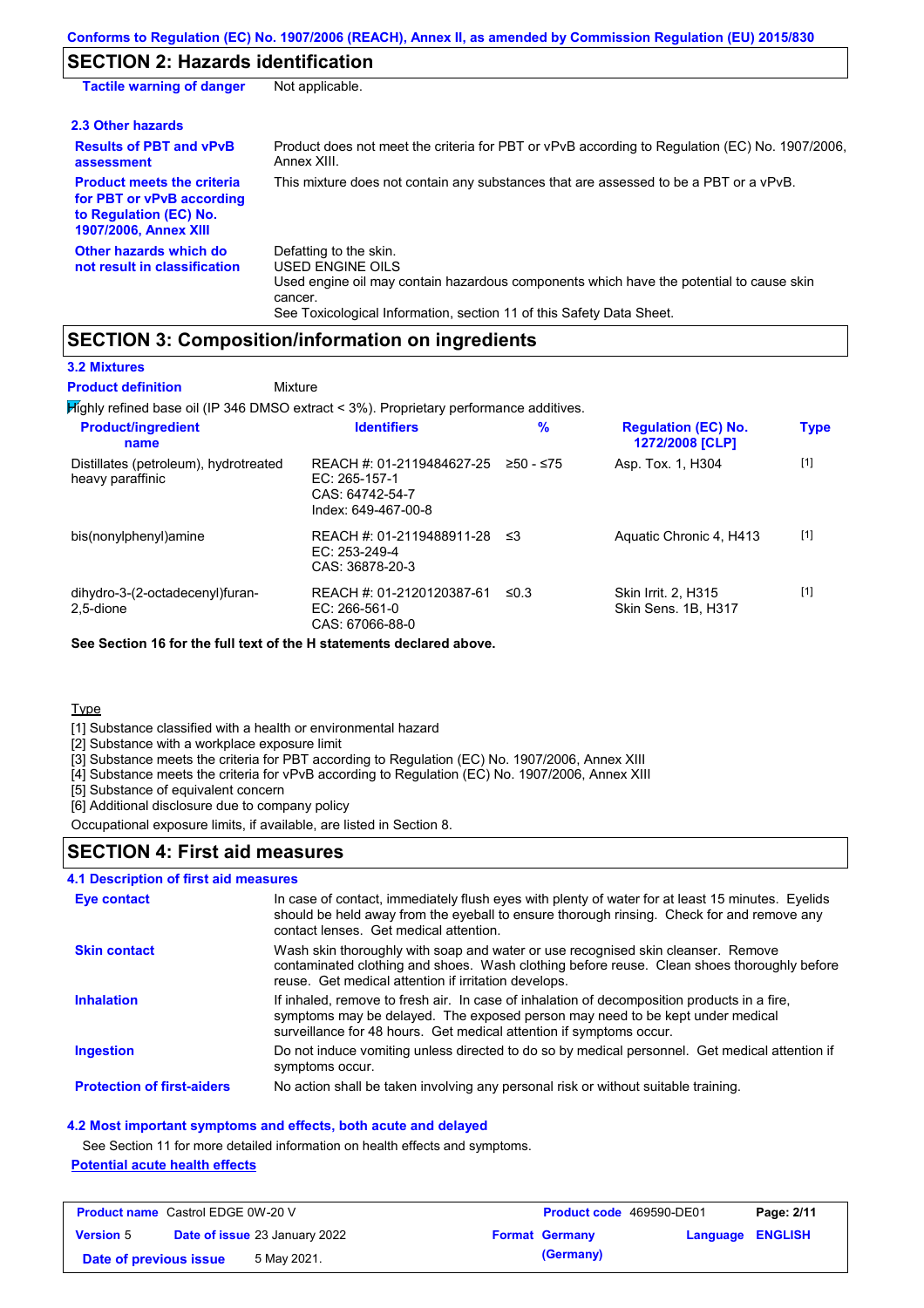# **SECTION 4: First aid measures**

| <b>Inhalation</b>   | Exposure to decomposition products may cause a health hazard. Serious effects may be<br>delayed following exposure. |
|---------------------|---------------------------------------------------------------------------------------------------------------------|
| <b>Ingestion</b>    | No known significant effects or critical hazards.                                                                   |
| <b>Skin contact</b> | Defatting to the skin. May cause skin dryness and irritation.                                                       |
| Eye contact         | No known significant effects or critical hazards.                                                                   |
|                     | Delayed and immediate effects as well as chronic effects from short and long-term exposure                          |
| <b>Inhalation</b>   | Overexposure to the inhalation of airborne droplets or aerosols may cause irritation of the<br>respiratory tract.   |
| <b>Ingestion</b>    | Ingestion of large quantities may cause nausea and diarrhoea.                                                       |
| <b>Skin contact</b> | Prolonged or repeated contact can defat the skin and lead to irritation and/or dermatitis.                          |
| Eye contact         | Potential risk of transient stinging or redness if accidental eye contact occurs.                                   |
|                     |                                                                                                                     |

### **4.3 Indication of any immediate medical attention and special treatment needed**

| <b>Notes to physician</b> | Treatment should in general be symptomatic and directed to relieving any effects.   |
|---------------------------|-------------------------------------------------------------------------------------|
|                           | In case of inhalation of decomposition products in a fire, symptoms may be delayed. |
|                           | The exposed person may need to be kept under medical surveillance for 48 hours.     |

## **SECTION 5: Firefighting measures**

| 5.1 Extinguishing media                                   |                                                                                                                                                                                                                                                                                                                                                                   |  |
|-----------------------------------------------------------|-------------------------------------------------------------------------------------------------------------------------------------------------------------------------------------------------------------------------------------------------------------------------------------------------------------------------------------------------------------------|--|
| <b>Suitable extinguishing</b><br>media                    | In case of fire, use foam, dry chemical or carbon dioxide extinguisher or spray.                                                                                                                                                                                                                                                                                  |  |
| <b>Unsuitable extinguishing</b><br>media                  | Do not use water jet. The use of a water jet may cause the fire to spread by splashing the<br>burning product.                                                                                                                                                                                                                                                    |  |
| 5.2 Special hazards arising from the substance or mixture |                                                                                                                                                                                                                                                                                                                                                                   |  |
| <b>Hazards from the</b><br>substance or mixture           | In a fire or if heated, a pressure increase will occur and the container may burst.                                                                                                                                                                                                                                                                               |  |
| <b>Hazardous combustion</b><br>products                   | Combustion products may include the following:<br>carbon oxides $(CO, CO2)$ (carbon monoxide, carbon dioxide)<br>nitrogen oxides ( $NO$ , $NO2$ etc.)                                                                                                                                                                                                             |  |
| 5.3 Advice for firefighters                               |                                                                                                                                                                                                                                                                                                                                                                   |  |
| <b>Special precautions for</b><br>fire-fighters           | No action shall be taken involving any personal risk or without suitable training. Promptly<br>isolate the scene by removing all persons from the vicinity of the incident if there is a fire.                                                                                                                                                                    |  |
| <b>Special protective</b><br>equipment for fire-fighters  | Fire-fighters should wear appropriate protective equipment and self-contained breathing<br>apparatus (SCBA) with a full face-piece operated in positive pressure mode. Clothing for fire-<br>fighters (including helmets, protective boots and gloves) conforming to European standard EN<br>469 will provide a basic level of protection for chemical incidents. |  |

### **SECTION 6: Accidental release measures**

|                                                          | 6.1 Personal precautions, protective equipment and emergency procedures                                                                                                                                                                                                                                                                                                                        |                                                                                                                                                                                                                                                                                       |            |  |  |
|----------------------------------------------------------|------------------------------------------------------------------------------------------------------------------------------------------------------------------------------------------------------------------------------------------------------------------------------------------------------------------------------------------------------------------------------------------------|---------------------------------------------------------------------------------------------------------------------------------------------------------------------------------------------------------------------------------------------------------------------------------------|------------|--|--|
| For non-emergency<br>personnel                           | appropriate personal protective equipment.                                                                                                                                                                                                                                                                                                                                                     | No action shall be taken involving any personal risk or without suitable training. Evacuate<br>surrounding areas. Keep unnecessary and unprotected personnel from entering. Do not touch<br>or walk through spilt material. Floors may be slippery; use care to avoid falling. Put on |            |  |  |
| For emergency responders                                 | emergency personnel".                                                                                                                                                                                                                                                                                                                                                                          | If specialised clothing is required to deal with the spillage, take note of any information in<br>Section 8 on suitable and unsuitable materials. See also the information in "For non-                                                                                               |            |  |  |
| <b>6.2 Environmental</b><br>precautions                  | waterways, soil or air).                                                                                                                                                                                                                                                                                                                                                                       | Avoid dispersal of spilt material and runoff and contact with soil, waterways, drains and sewers.<br>Inform the relevant authorities if the product has caused environmental pollution (sewers,                                                                                       |            |  |  |
| 6.3 Methods and material for containment and cleaning up |                                                                                                                                                                                                                                                                                                                                                                                                |                                                                                                                                                                                                                                                                                       |            |  |  |
| <b>Small spill</b>                                       | contractor.                                                                                                                                                                                                                                                                                                                                                                                    | Stop leak if without risk. Move containers from spill area. Absorb with an inert material and<br>place in an appropriate waste disposal container. Dispose of via a licensed waste disposal                                                                                           |            |  |  |
| Large spill                                              | Stop leak if without risk. Move containers from spill area. Prevent entry into sewers, water<br>courses, basements or confined areas. Contain and collect spillage with non-combustible,<br>absorbent material e.g. sand, earth, vermiculite or diatomaceous earth and place in container<br>for disposal according to local regulations. Dispose of via a licensed waste disposal contractor. |                                                                                                                                                                                                                                                                                       |            |  |  |
| <b>Product name</b> Castrol EDGE 0W-20 V                 |                                                                                                                                                                                                                                                                                                                                                                                                | Product code 469590-DE01                                                                                                                                                                                                                                                              | Page: 3/11 |  |  |

| <b>Version 5</b>       | <b>Date of issue 23 January 2022</b> | <b>Format Germany</b> | <b>Language ENGLISH</b> |  |
|------------------------|--------------------------------------|-----------------------|-------------------------|--|
| Date of previous issue | 5 May 2021.                          | (Germany)             |                         |  |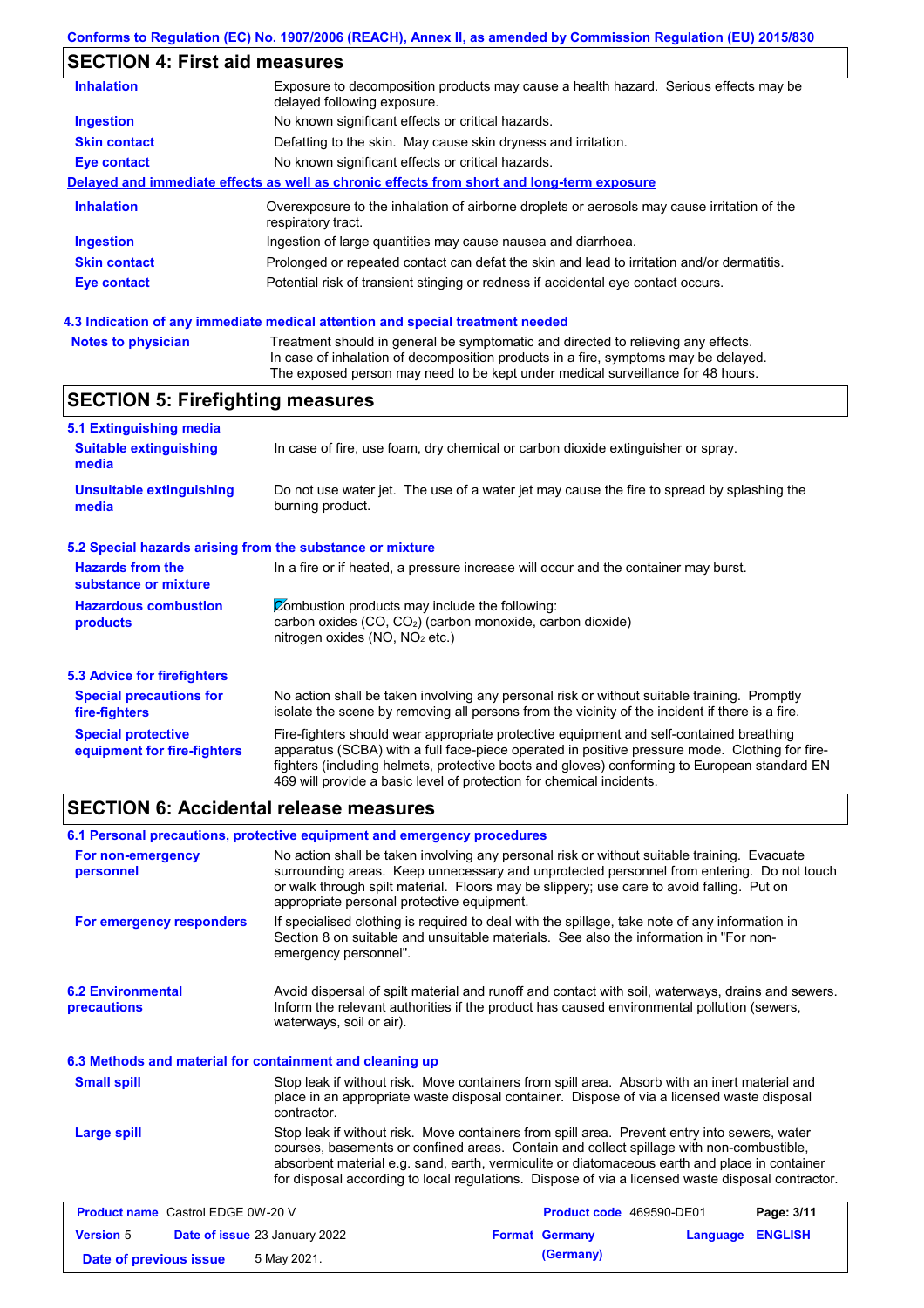### **SECTION 6: Accidental release measures**

| 6.4 Reference to other<br><b>sections</b> | See Section 1 for emergency contact information.<br>See Section 5 for firefighting measures.<br>See Section 8 for information on appropriate personal protective equipment.<br>See Section 12 for environmental precautions. |
|-------------------------------------------|------------------------------------------------------------------------------------------------------------------------------------------------------------------------------------------------------------------------------|
|                                           | See Section 13 for additional waste treatment information.                                                                                                                                                                   |

### **SECTION 7: Handling and storage**

#### **7.1 Precautions for safe handling**

| Put on appropriate personal protective equipment.                                                                                                                                                                                                                                                                                                                                                                                                                                        |
|------------------------------------------------------------------------------------------------------------------------------------------------------------------------------------------------------------------------------------------------------------------------------------------------------------------------------------------------------------------------------------------------------------------------------------------------------------------------------------------|
| Eating, drinking and smoking should be prohibited in areas where this material is handled,<br>stored and processed. Wash thoroughly after handling. Remove contaminated clothing and<br>protective equipment before entering eating areas. See also Section 8 for additional<br>information on hygiene measures.                                                                                                                                                                         |
| Store in accordance with local regulations. Store in a dry, cool and well-ventilated area, away<br>from incompatible materials (see Section 10). Keep away from heat and direct sunlight. Keep<br>container tightly closed and sealed until ready for use. Containers that have been opened must<br>be carefully resealed and kept upright to prevent leakage. Store and use only in equipment/<br>containers designed for use with this product. Do not store in unlabelled containers. |
| Prolonged exposure to elevated temperature                                                                                                                                                                                                                                                                                                                                                                                                                                               |
| 10                                                                                                                                                                                                                                                                                                                                                                                                                                                                                       |
|                                                                                                                                                                                                                                                                                                                                                                                                                                                                                          |

**7.3 Specific end use(s)**

**Recommendations**

See section 1.2 and Exposure scenarios in annex, if applicable.

### **SECTION 8: Exposure controls/personal protection**

#### **8.1 Control parameters**

#### **Occupational exposure limits**

No exposure limit value known.

**Recommended monitoring procedures**

If this product contains ingredients with exposure limits, personal, workplace atmosphere or biological monitoring may be required to determine the effectiveness of the ventilation or other control measures and/or the necessity to use respiratory protective equipment. Reference should be made to monitoring standards, such as the following: European Standard EN 689 (Workplace atmospheres - Guidance for the assessment of exposure by inhalation to chemical agents for comparison with limit values and measurement strategy) European Standard EN 14042 (Workplace atmospheres - Guide for the application and use of procedures for the assessment of exposure to chemical and biological agents) European Standard EN 482 (Workplace atmospheres - General requirements for the performance of procedures for the measurement of chemical agents) Reference to national guidance documents for methods for the determination of hazardous substances will also be required.

### **Derived No Effect Level**

No DNELs/DMELs available.

#### **Predicted No Effect Concentration**

No PNECs available

#### **8.2 Exposure controls**

| <b>Appropriate engineering</b><br><b>controls</b>        | Provide exhaust ventilation or other engineering controls to keep the relevant airborne<br>concentrations below their respective occupational exposure limits.<br>All activities involving chemicals should be assessed for their risks to health, to ensure<br>exposures are adequately controlled. Personal protective equipment should only be considered<br>after other forms of control measures (e.g. engineering controls) have been suitably evaluated.<br>Personal protective equipment should conform to appropriate standards, be suitable for use, be<br>kept in good condition and properly maintained.<br>Your supplier of personal protective equipment should be consulted for advice on selection and<br>appropriate standards. For further information contact your national organisation for standards.<br>The final choice of protective equipment will depend upon a risk assessment. It is important to<br>ensure that all items of personal protective equipment are compatible. |  |                          |          |                |
|----------------------------------------------------------|---------------------------------------------------------------------------------------------------------------------------------------------------------------------------------------------------------------------------------------------------------------------------------------------------------------------------------------------------------------------------------------------------------------------------------------------------------------------------------------------------------------------------------------------------------------------------------------------------------------------------------------------------------------------------------------------------------------------------------------------------------------------------------------------------------------------------------------------------------------------------------------------------------------------------------------------------------------------------------------------------------|--|--------------------------|----------|----------------|
| <b>Individual protection measures</b>                    |                                                                                                                                                                                                                                                                                                                                                                                                                                                                                                                                                                                                                                                                                                                                                                                                                                                                                                                                                                                                         |  |                          |          |                |
| <b>Hygiene measures</b>                                  | Wash hands, forearms and face thoroughly after handling chemical products, before eating,<br>smoking and using the lavatory and at the end of the working period. Ensure that eyewash<br>stations and safety showers are close to the workstation location.                                                                                                                                                                                                                                                                                                                                                                                                                                                                                                                                                                                                                                                                                                                                             |  |                          |          |                |
| <b>Respiratory protection</b>                            |                                                                                                                                                                                                                                                                                                                                                                                                                                                                                                                                                                                                                                                                                                                                                                                                                                                                                                                                                                                                         |  |                          |          |                |
| <b>Product name</b> Castrol EDGE 0W-20 V                 |                                                                                                                                                                                                                                                                                                                                                                                                                                                                                                                                                                                                                                                                                                                                                                                                                                                                                                                                                                                                         |  | Product code 469590-DE01 |          | Page: 4/11     |
| <b>Version 5</b><br><b>Date of issue 23 January 2022</b> |                                                                                                                                                                                                                                                                                                                                                                                                                                                                                                                                                                                                                                                                                                                                                                                                                                                                                                                                                                                                         |  | <b>Format Germany</b>    | Language | <b>ENGLISH</b> |

**Date of previous issue 5 May 2021. (Germany) (Germany)**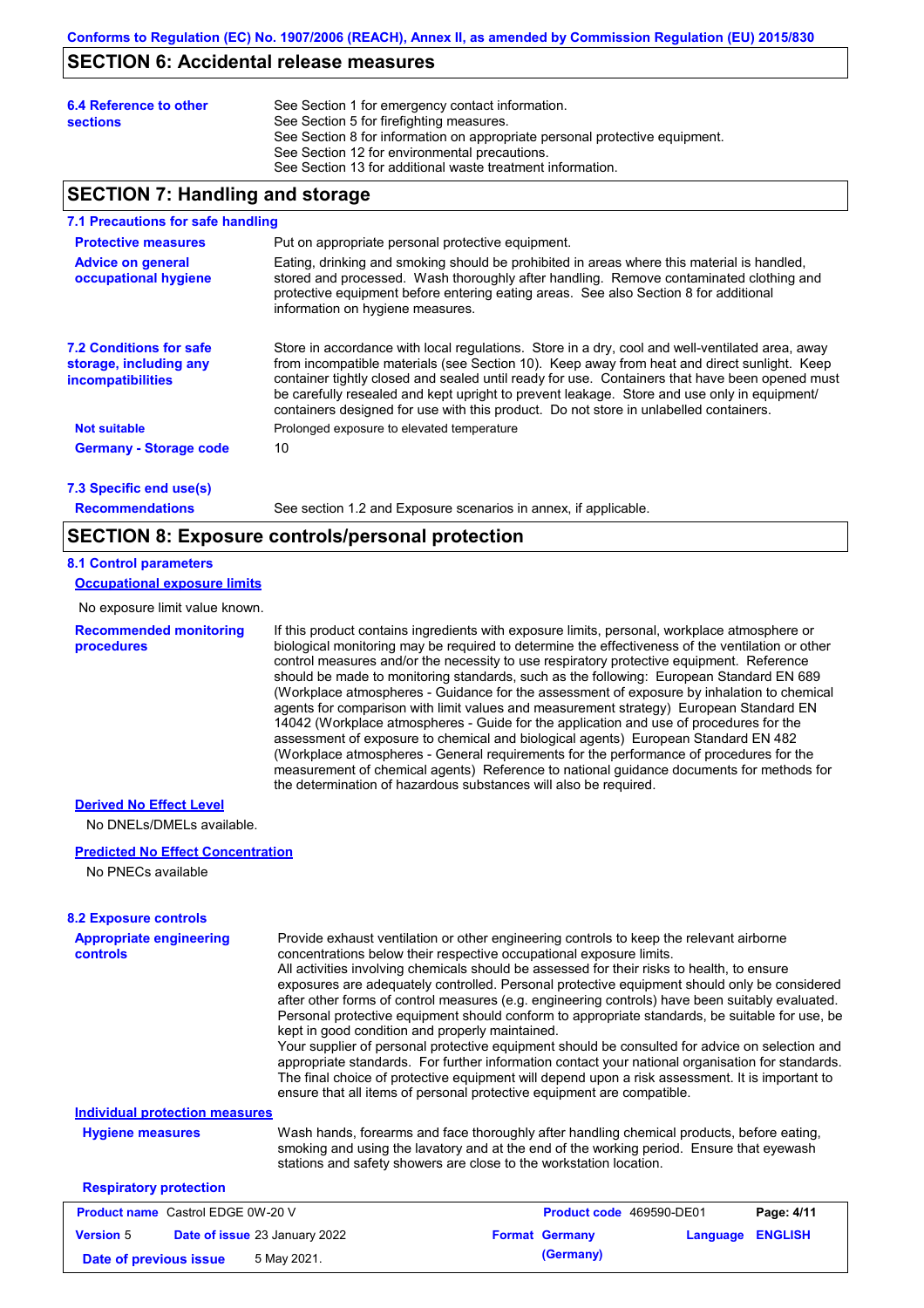# **SECTION 8: Exposure controls/personal protection**

|                            | In case of insufficient ventilation, wear suitable respiratory equipment.<br>The correct choice of respiratory protection depends upon the chemicals being handled, the<br>conditions of work and use, and the condition of the respiratory equipment. Safety procedures<br>should be developed for each intended application. Respiratory protection equipment should<br>therefore be chosen in consultation with the supplier/manufacturer and with a full assessment<br>of the working conditions.                                                                                                                                             |
|----------------------------|---------------------------------------------------------------------------------------------------------------------------------------------------------------------------------------------------------------------------------------------------------------------------------------------------------------------------------------------------------------------------------------------------------------------------------------------------------------------------------------------------------------------------------------------------------------------------------------------------------------------------------------------------|
| <b>Eye/face protection</b> | Safety glasses with side shields.                                                                                                                                                                                                                                                                                                                                                                                                                                                                                                                                                                                                                 |
| <b>Skin protection</b>     |                                                                                                                                                                                                                                                                                                                                                                                                                                                                                                                                                                                                                                                   |
| <b>Hand protection</b>     | <b>General Information:</b>                                                                                                                                                                                                                                                                                                                                                                                                                                                                                                                                                                                                                       |
|                            | Because specific work environments and material handling practices vary, safety procedures<br>should be developed for each intended application. The correct choice of protective gloves<br>depends upon the chemicals being handled, and the conditions of work and use. Most gloves<br>provide protection for only a limited time before they must be discarded and replaced (even the<br>best chemically resistant gloves will break down after repeated chemical exposures).                                                                                                                                                                  |
|                            | Gloves should be chosen in consultation with the supplier / manufacturer and taking account of<br>a full assessment of the working conditions.                                                                                                                                                                                                                                                                                                                                                                                                                                                                                                    |
|                            | Recommended: Nitrile gloves.<br><b>Breakthrough time:</b>                                                                                                                                                                                                                                                                                                                                                                                                                                                                                                                                                                                         |
|                            | Breakthrough time data are generated by glove manufacturers under laboratory test conditions<br>and represent how long a glove can be expected to provide effective permeation resistance. It<br>is important when following breakthrough time recommendations that actual workplace<br>conditions are taken into account. Always consult with your glove supplier for up-to-date<br>technical information on breakthrough times for the recommended glove type.<br>Our recommendations on the selection of gloves are as follows:                                                                                                                |
|                            | Continuous contact:                                                                                                                                                                                                                                                                                                                                                                                                                                                                                                                                                                                                                               |
|                            | Gloves with a minimum breakthrough time of 240 minutes, or >480 minutes if suitable gloves<br>can be obtained.<br>If suitable gloves are not available to offer that level of protection, gloves with shorter<br>breakthrough times may be acceptable as long as appropriate glove maintenance and                                                                                                                                                                                                                                                                                                                                                |
|                            | replacement regimes are determined and adhered to.                                                                                                                                                                                                                                                                                                                                                                                                                                                                                                                                                                                                |
|                            | Short-term / splash protection:                                                                                                                                                                                                                                                                                                                                                                                                                                                                                                                                                                                                                   |
|                            | Recommended breakthrough times as above.<br>It is recognised that for short-term, transient exposures, gloves with shorter breakthrough times<br>may commonly be used. Therefore, appropriate maintenance and replacement regimes must<br>be determined and rigorously followed.                                                                                                                                                                                                                                                                                                                                                                  |
|                            | <b>Glove Thickness:</b>                                                                                                                                                                                                                                                                                                                                                                                                                                                                                                                                                                                                                           |
|                            | For general applications, we recommend gloves with a thickness typically greater than 0.35 mm.                                                                                                                                                                                                                                                                                                                                                                                                                                                                                                                                                    |
|                            | It should be emphasised that glove thickness is not necessarily a good predictor of glove<br>resistance to a specific chemical, as the permeation efficiency of the glove will be dependent<br>on the exact composition of the glove material. Therefore, glove selection should also be based<br>on consideration of the task requirements and knowledge of breakthrough times.<br>Glove thickness may also vary depending on the glove manufacturer, the glove type and the<br>glove model. Therefore, the manufacturers' technical data should always be taken into account<br>to ensure selection of the most appropriate glove for the task. |
|                            | Note: Depending on the activity being conducted, gloves of varying thickness may be required<br>for specific tasks. For example:                                                                                                                                                                                                                                                                                                                                                                                                                                                                                                                  |
|                            | • Thinner gloves (down to 0.1 mm or less) may be required where a high degree of manual<br>dexterity is needed. However, these gloves are only likely to give short duration protection and<br>would normally be just for single use applications, then disposed of.                                                                                                                                                                                                                                                                                                                                                                              |
|                            | • Thicker gloves (up to 3 mm or more) may be required where there is a mechanical (as well<br>as a chemical) risk i.e. where there is abrasion or puncture potential.                                                                                                                                                                                                                                                                                                                                                                                                                                                                             |

| <b>Product name</b> Castrol EDGE 0W-20 V |  |                                      | <b>Product code</b> 469590-DE01 |                         | Page: 5/11 |
|------------------------------------------|--|--------------------------------------|---------------------------------|-------------------------|------------|
| <b>Version 5</b>                         |  | <b>Date of issue 23 January 2022</b> | <b>Format Germany</b>           | <b>Language ENGLISH</b> |            |
| Date of previous issue                   |  | 5 May 2021.                          | (Germany)                       |                         |            |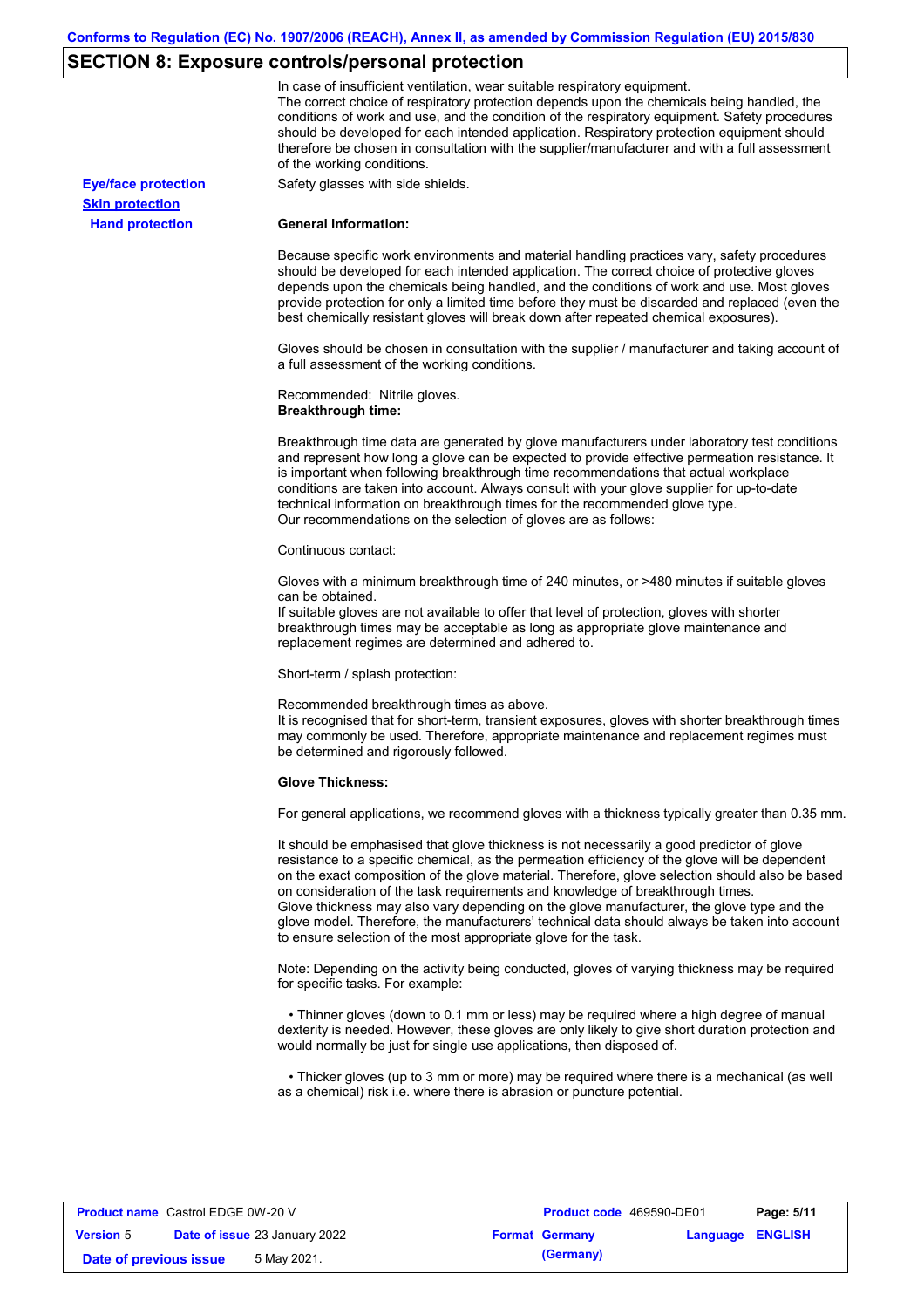# **SECTION 8: Exposure controls/personal protection**

| <b>Skin and body</b>                             | Use of protective clothing is good industrial practice.<br>Personal protective equipment for the body should be selected based on the task being<br>performed and the risks involved and should be approved by a specialist before handling this<br>product.<br>Cotton or polyester/cotton overalls will only provide protection against light superficial<br>contamination that will not soak through to the skin. Overalls should be laundered on a regular<br>basis. When the risk of skin exposure is high (e.g. when cleaning up spillages or if there is a<br>risk of splashing) then chemical resistant aprons and/or impervious chemical suits and boots<br>will be required. |
|--------------------------------------------------|---------------------------------------------------------------------------------------------------------------------------------------------------------------------------------------------------------------------------------------------------------------------------------------------------------------------------------------------------------------------------------------------------------------------------------------------------------------------------------------------------------------------------------------------------------------------------------------------------------------------------------------------------------------------------------------|
| <b>Refer to standards:</b>                       | Respiratory protection: EN 529<br>Gloves: EN 420, EN 374<br>Eye protection: EN 166<br>Filtering half-mask: EN 149<br>Filtering half-mask with valve: EN 405<br>Half-mask: EN 140 plus filter<br>Full-face mask: EN 136 plus filter<br>Particulate filters: EN 143<br>Gas/combined filters: EN 14387                                                                                                                                                                                                                                                                                                                                                                                   |
| <b>Environmental exposure</b><br><b>controls</b> | Emissions from ventilation or work process equipment should be checked to ensure they<br>comply with the requirements of environmental protection legislation. In some cases, fume<br>scrubbers, filters or engineering modifications to the process equipment will be necessary to<br>reduce emissions to acceptable levels.                                                                                                                                                                                                                                                                                                                                                         |

# **SECTION 9: Physical and chemical properties**

The conditions of measurement of all properties are at standard temperature and pressure unless otherwise indicated.

### **9.1 Information on basic physical and chemical properties**

| <b>Appearance</b>                                      |                                              |
|--------------------------------------------------------|----------------------------------------------|
| <b>Physical state</b>                                  | Liquid.                                      |
| <b>Colour</b>                                          | Amber.                                       |
| <b>Odour</b>                                           | Not available.                               |
| <b>Odour threshold</b>                                 | Not available.                               |
| pH                                                     | Not applicable.                              |
| <b>Melting point/freezing point</b>                    | Not available.                               |
| Initial boiling point and boiling<br>range             | Not available.                               |
| <b>Pour point</b>                                      | -45 °C                                       |
| <b>Flash point</b>                                     | Closed cup: >185°C (>365°F) [Pensky-Martens] |
| <b>Evaporation rate</b>                                | Not available.                               |
| <b>Flammability (solid, gas)</b>                       | Not available.                               |
| <b>Upper/lower flammability or</b><br>explosive limits | Not available.                               |
| <b>Vapour pressure</b>                                 | Not available.                               |
|                                                        | Vapour Pressure at 20°C                      |
|                                                        | $\mathbf{I}$                                 |

|                                                   |                                                                                                                     | Vapour Pressure at 20°C |          |                                 | Vapour pressure at 50°C |     |               |
|---------------------------------------------------|---------------------------------------------------------------------------------------------------------------------|-------------------------|----------|---------------------------------|-------------------------|-----|---------------|
|                                                   | Ingredient name                                                                                                     | mm Hg kPa               |          | <b>Method</b>                   | mm<br>Hg                | kPa | <b>Method</b> |
|                                                   | Distillates (petroleum),<br>hydrotreated heavy<br>paraffinic                                                        | < 0.08                  | < 0.011  | <b>ASTM D 5191</b>              |                         |     |               |
|                                                   | Distillates (petroleum),<br>hydrotreated heavy<br>paraffinic                                                        | < 0.08                  | < 0.011  | <b>ASTM D 5191</b>              |                         |     |               |
|                                                   | Distillates (petroleum),<br>solvent-dewaxed<br>heavy paraffinic                                                     | < 0.08                  | < 0.011  | <b>ASTM D 5191</b>              |                         |     |               |
|                                                   | bis(nonylphenyl)amine                                                                                               | < 0.01                  | < 0.0013 | EU A.4                          | 0                       | 10  | EU A.4        |
| <b>Vapour density</b>                             | Not available.                                                                                                      |                         |          |                                 |                         |     |               |
| <b>Relative density</b>                           | Not available.<br>$\leq$ 1000 kg/m <sup>3</sup> (<1 g/cm <sup>3</sup> ) at 15 <sup>°</sup> C<br>insoluble in water. |                         |          |                                 |                         |     |               |
| <b>Density</b>                                    |                                                                                                                     |                         |          |                                 |                         |     |               |
| <b>Solubility(ies)</b>                            |                                                                                                                     |                         |          |                                 |                         |     |               |
| <b>Partition coefficient: n-octanol/</b><br>water | Mot applicable.                                                                                                     |                         |          |                                 |                         |     |               |
| <b>Product name Castrol EDGE 0W-20 V</b>          |                                                                                                                     |                         |          | <b>Product code</b> 469590-DE01 |                         |     | Page: 6/11    |

| <b>Product name</b> Castrol EDGE 0W-20 V |                                      | Product code 469590-DE01 |                         | Page: 6/11 |
|------------------------------------------|--------------------------------------|--------------------------|-------------------------|------------|
| <b>Version</b> 5                         | <b>Date of issue 23 January 2022</b> | <b>Format Germany</b>    | <b>Language ENGLISH</b> |            |
| Date of previous issue                   | 5 May 2021.                          | (Germany)                |                         |            |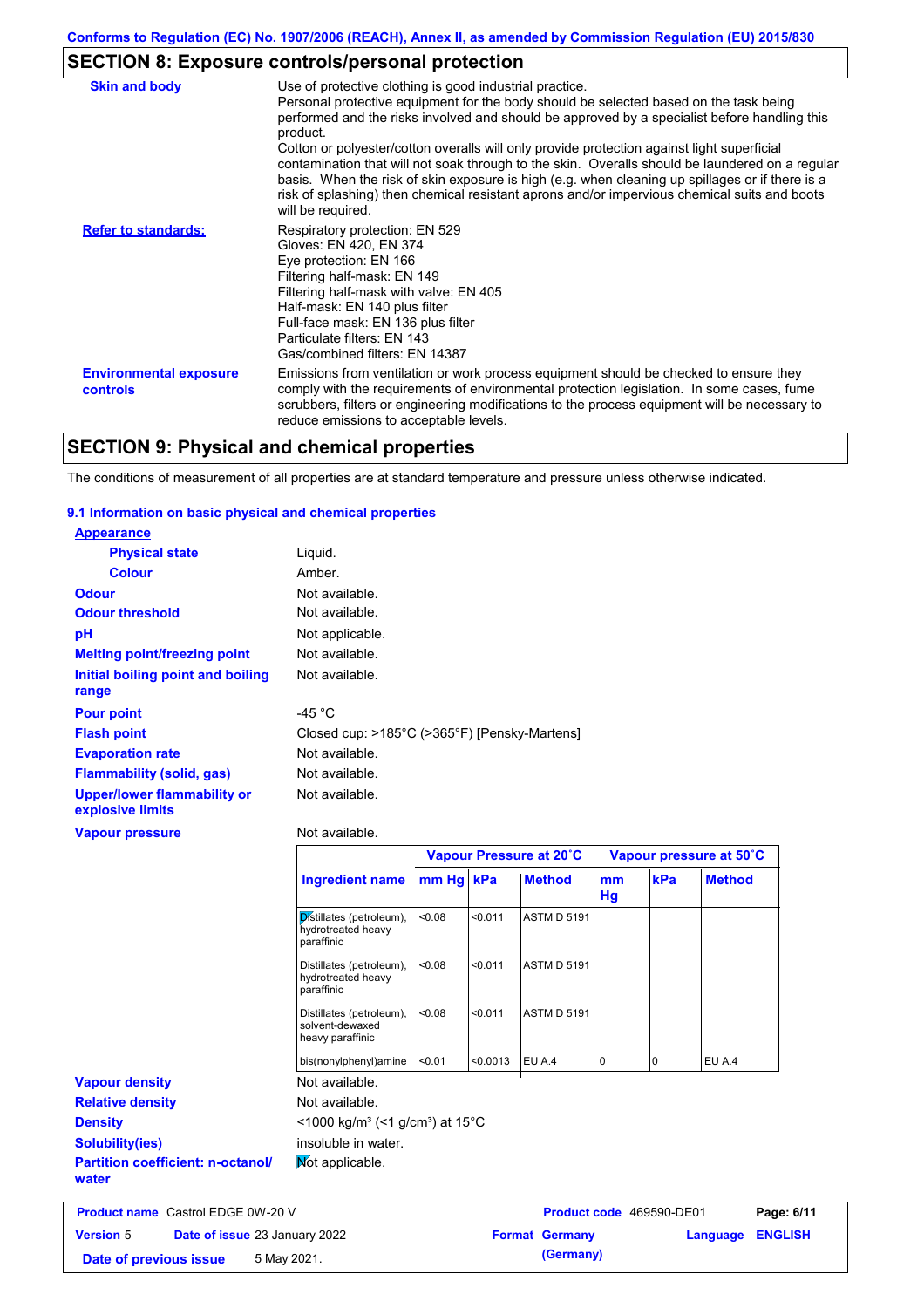## **SECTION 9: Physical and chemical properties**

| <b>Auto-ignition temperature</b>                | <b>Ingredient name</b>                                                                                                                                                  | °C  | °F  | <b>Method</b>  |  |
|-------------------------------------------------|-------------------------------------------------------------------------------------------------------------------------------------------------------------------------|-----|-----|----------------|--|
|                                                 | bis(nonylphenyl)amine                                                                                                                                                   | 440 | 824 | <b>EU A.15</b> |  |
| <b>Decomposition temperature</b>                | Not available.                                                                                                                                                          |     |     |                |  |
| <b>Viscosity</b>                                | Kinematic: 47.4 mm <sup>2</sup> /s (47.4 cSt) at 40 $\degree$ C<br>Kinematic: 8.9 to 9.3 mm <sup>2</sup> /s (8.9 to 9.3 cSt) at 100 $^{\circ}$ C                        |     |     |                |  |
| <b>Explosive properties</b>                     | Not available.                                                                                                                                                          |     |     |                |  |
| <b>Oxidising properties</b>                     | Not available.                                                                                                                                                          |     |     |                |  |
| <b>Particle characteristics</b>                 |                                                                                                                                                                         |     |     |                |  |
| <b>Median particle size</b>                     | Mot applicable.                                                                                                                                                         |     |     |                |  |
| 9.2 Other information                           |                                                                                                                                                                         |     |     |                |  |
| No additional information.                      |                                                                                                                                                                         |     |     |                |  |
| <b>SECTION 10: Stability and reactivity</b>     |                                                                                                                                                                         |     |     |                |  |
| <b>10.1 Reactivity</b>                          | No specific test data available for this product. Refer to Conditions to avoid and Incompatible<br>materials for additional information.                                |     |     |                |  |
| <b>10.2 Chemical stability</b>                  | The product is stable.                                                                                                                                                  |     |     |                |  |
| 10.3 Possibility of<br>hazardous reactions      | Under normal conditions of storage and use, hazardous reactions will not occur.<br>Under normal conditions of storage and use, hazardous polymerisation will not occur. |     |     |                |  |
| <b>10.4 Conditions to avoid</b>                 | Avoid all possible sources of ignition (spark or flame).                                                                                                                |     |     |                |  |
| 10.5 Incompatible materials                     | Reactive or incompatible with the following materials: oxidising materials.                                                                                             |     |     |                |  |
| <b>10.6 Hazardous</b><br>decomposition products | Under normal conditions of storage and use, hazardous decomposition products should not be<br>produced.                                                                 |     |     |                |  |

# **SECTION 11: Toxicological information**

| 11.1 Information on toxicological effects          |                                                                                                                     |
|----------------------------------------------------|---------------------------------------------------------------------------------------------------------------------|
| <b>Acute toxicity estimates</b>                    |                                                                                                                     |
| Not available.                                     |                                                                                                                     |
| <b>Information on likely</b><br>routes of exposure | Routes of entry anticipated: Dermal, Inhalation.                                                                    |
| <b>Potential acute health effects</b>              |                                                                                                                     |
| <b>Inhalation</b>                                  | Exposure to decomposition products may cause a health hazard. Serious effects may be<br>delayed following exposure. |
| <b>Ingestion</b>                                   | No known significant effects or critical hazards.                                                                   |
| <b>Skin contact</b>                                | Defatting to the skin. May cause skin dryness and irritation.                                                       |
| <b>Eye contact</b>                                 | No known significant effects or critical hazards.                                                                   |
|                                                    | Symptoms related to the physical, chemical and toxicological characteristics                                        |
| <b>Inhalation</b>                                  | No specific data.                                                                                                   |
| <b>Ingestion</b>                                   | No specific data.                                                                                                   |
| <b>Skin contact</b>                                | Adverse symptoms may include the following:<br>irritation<br>dryness<br>cracking                                    |
| <b>Eye contact</b>                                 | No specific data.                                                                                                   |
|                                                    | Delayed and immediate effects as well as chronic effects from short and long-term exposure                          |
| <b>Inhalation</b>                                  | Overexposure to the inhalation of airborne droplets or aerosols may cause irritation of the<br>respiratory tract.   |
| <b>Ingestion</b>                                   | Ingestion of large quantities may cause nausea and diarrhoea.                                                       |
| <b>Skin contact</b>                                | Prolonged or repeated contact can defat the skin and lead to irritation and/or dermatitis.                          |
| <b>Eye contact</b>                                 | Potential risk of transient stinging or redness if accidental eye contact occurs.                                   |
| <b>Potential chronic health effects</b>            |                                                                                                                     |
|                                                    |                                                                                                                     |

| <b>Product name</b> Castrol EDGE 0W-20 V |  |                                      | <b>Product code</b> 469590-DE01 |                  | Page: 7/11 |
|------------------------------------------|--|--------------------------------------|---------------------------------|------------------|------------|
| <b>Version 5</b>                         |  | <b>Date of issue 23 January 2022</b> | <b>Format Germany</b>           | Language ENGLISH |            |
| Date of previous issue                   |  | 5 May 2021.                          | (Germany)                       |                  |            |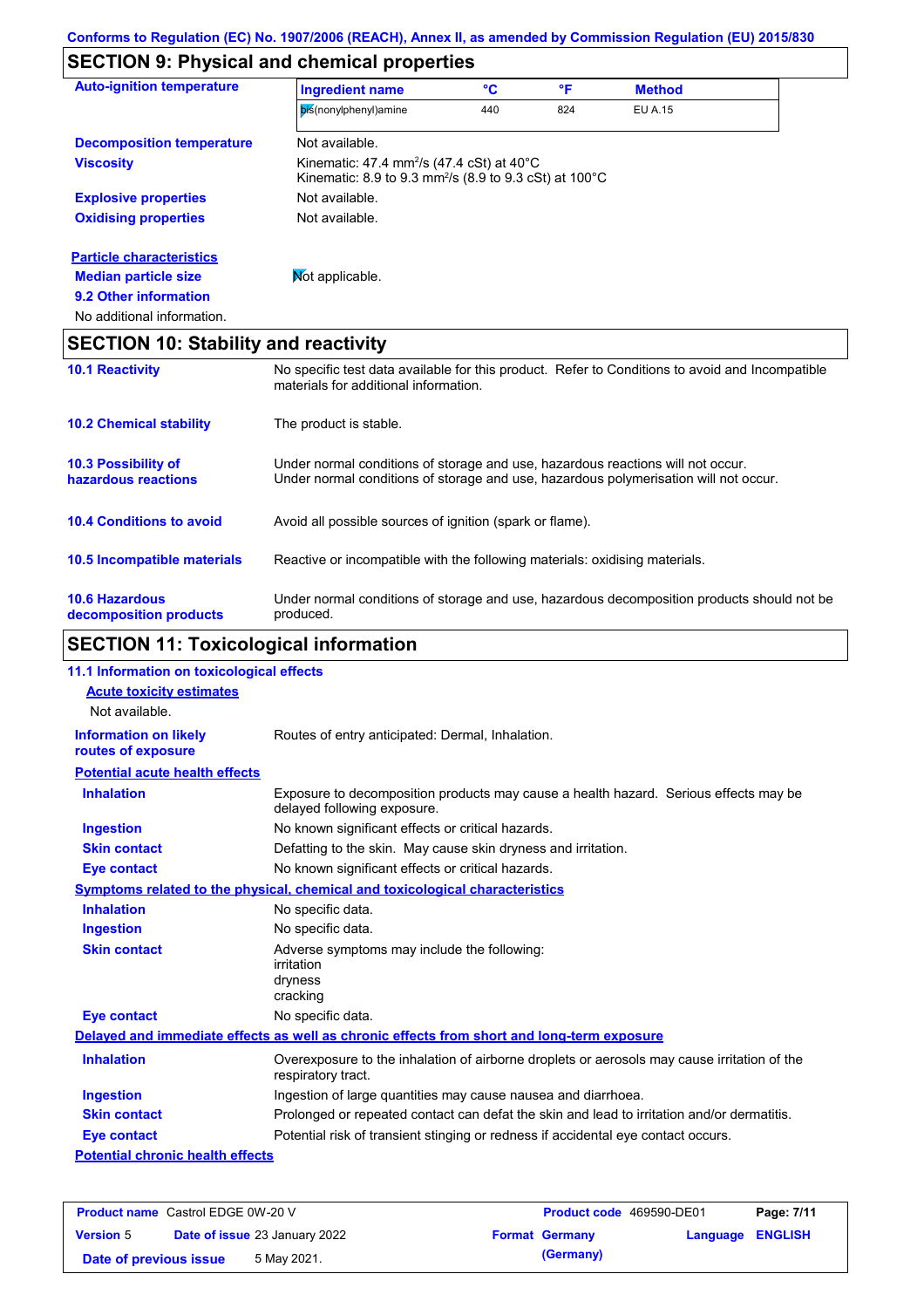# **SECTION 11: Toxicological information**

| <b>General</b>               | USED ENGINE OILS<br>Combustion products resulting from the operation of internal combustion engines contaminate<br>engine oils during use. Used engine oil may contain hazardous components which have the<br>potential to cause skin cancer. Frequent or prolonged contact with all types and makes of used<br>engine oil must therefore be avoided and a high standard of personal hygiene maintained. |
|------------------------------|----------------------------------------------------------------------------------------------------------------------------------------------------------------------------------------------------------------------------------------------------------------------------------------------------------------------------------------------------------------------------------------------------------|
| <b>Carcinogenicity</b>       | No known significant effects or critical hazards.                                                                                                                                                                                                                                                                                                                                                        |
| <b>Mutagenicity</b>          | No known significant effects or critical hazards.                                                                                                                                                                                                                                                                                                                                                        |
| <b>Developmental effects</b> | No known significant effects or critical hazards.                                                                                                                                                                                                                                                                                                                                                        |
| <b>Fertility effects</b>     | No known significant effects or critical hazards.                                                                                                                                                                                                                                                                                                                                                        |

## **SECTION 12: Ecological information**

### **12.1 Toxicity**

**Environmental hazards** Not classified as dangerous

### **12.2 Persistence and degradability**

Expected to be biodegradable.

### **12.3 Bioaccumulative potential**

This product is not expected to bioaccumulate through food chains in the environment.

| <b>12.4 Mobility in soil</b>                            |                                                                      |
|---------------------------------------------------------|----------------------------------------------------------------------|
| <b>Soil/water partition</b><br><b>coefficient (Koc)</b> | Not available.                                                       |
| <b>Mobility</b>                                         | Spillages may penetrate the soil causing ground water contamination. |

#### **12.5 Results of PBT and vPvB assessment**

Product does not meet the criteria for PBT or vPvB according to Regulation (EC) No. 1907/2006, Annex XIII.

| 12.6 Other adverse effects          |                     |
|-------------------------------------|---------------------|
| <b>Other ecological information</b> | Spills may form a f |

Spills may form a film on water surfaces causing physical damage to organisms. Oxygen transfer could also be impaired.

## **SECTION 13: Disposal considerations**

### **13.1 Waste treatment methods**

**Methods of disposal**

**Product**

Where possible, arrange for product to be recycled. Dispose of via an authorised person/ licensed waste disposal contractor in accordance with local regulations.

### **Hazardous waste** Yes.

|--|

| Waste code                                                                                                                            | <b>Waste designation</b>                                         |  |  |  |
|---------------------------------------------------------------------------------------------------------------------------------------|------------------------------------------------------------------|--|--|--|
| $130205*$                                                                                                                             | Imineral-based non-chlorinated engine, gear and lubricating oils |  |  |  |
| Thermonical collection forms their between the started to a management and contracted the modern constant and allowed their constants |                                                                  |  |  |  |

However, deviation from the intended use and/or the presence of any potential contaminants may require an alternative waste disposal code to be assigned by the end user.

| <b>Packaging</b>           |                                                                                                                                                                                                                                         |
|----------------------------|-----------------------------------------------------------------------------------------------------------------------------------------------------------------------------------------------------------------------------------------|
| <b>Methods of disposal</b> | Where possible, arrange for product to be recycled. Dispose of via an authorised person/<br>licensed waste disposal contractor in accordance with local regulations.                                                                    |
| <b>Special precautions</b> | This material and its container must be disposed of in a safe way. Empty containers or liners<br>may retain some product residues. Avoid dispersal of spilt material and runoff and contact with<br>soil, waterways, drains and sewers. |
| <b>References</b>          | Commission 2014/955/EU<br>Directive 2008/98/EC                                                                                                                                                                                          |

## **SECTION 14: Transport information**

| <b>Product name</b> Castrol EDGE 0W-20 V |                                      |  | <b>Product code</b> 469590-DE01 | Page: 8/11              |  |
|------------------------------------------|--------------------------------------|--|---------------------------------|-------------------------|--|
| <b>Version 5</b>                         | <b>Date of issue 23 January 2022</b> |  | <b>Format Germany</b>           | <b>Language ENGLISH</b> |  |
| Date of previous issue                   | 5 May 2021.                          |  | (Germany)                       |                         |  |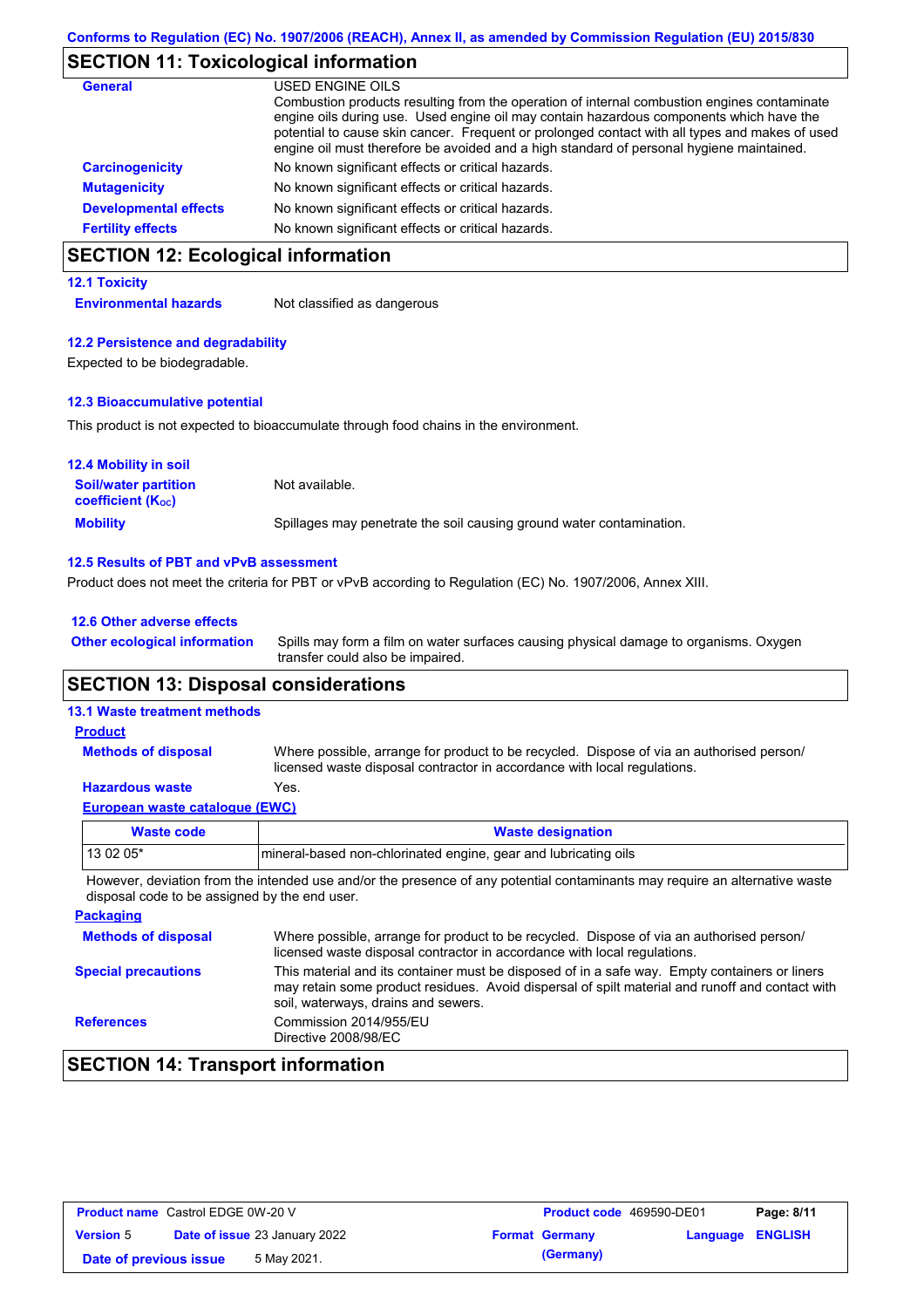## **SECTION 14: Transport information**

|                                           | <b>ADR/RID</b> | <b>ADN</b>     | <b>IMDG</b>    | <b>IATA</b>    |
|-------------------------------------------|----------------|----------------|----------------|----------------|
| 14.1 UN number                            | Not regulated. | Not regulated. | Not regulated. | Not regulated. |
| 14.2 UN proper<br>shipping name           |                |                |                |                |
| <b>14.3 Transport</b><br>hazard class(es) |                |                |                |                |
| 14.4 Packing<br>group                     |                |                |                |                |
| 14.5<br><b>Environmental</b><br>hazards   | No.            | No.            | No.            | No.            |
| <b>Additional</b><br>information          |                |                |                |                |

**14.6 Special precautions for user** Not available.

**14.7 Transport in bulk according to IMO instruments**

Not available.

## **SECTION 15: Regulatory information**

**Other regulations REACH Status** The company, as identified in Section 1, sells this product in the EU in compliance with the current requirements of REACH. **15.1 Safety, health and environmental regulations/legislation specific for the substance or mixture EU Regulation (EC) No. 1907/2006 (REACH) Annex XIV - List of substances subject to authorisation Substances of very high concern** None of the components are listed. At least one component is not listed. All components are listed or exempted. At least one component is not listed. At least one component is not listed. All components are active or exempted. All components are listed or exempted. At least one component is not listed. **United States inventory (TSCA 8b) Australia inventory (AIIC) Canada inventory China inventory (IECSC) Japan inventory (CSCL) Korea inventory (KECI) Philippines inventory (PICCS) Taiwan Chemical Substances Inventory (TCSI)** All components are listed or exempted. **Ozone depleting substances (1005/2009/EU)** Not listed. **Prior Informed Consent (PIC) (649/2012/EU)** None of the components are listed. **Annex XIV EU Regulation (EC) No. 1907/2006 (REACH) Annex XVII - Restrictions on the manufacture, placing on the market and use of certain dangerous substances, mixtures and articles** Not applicable.

| <b>Product name</b> Castrol EDGE 0W-20 V |  |                                      | <b>Product code</b> 469590-DE01 |                         | Page: 9/11 |
|------------------------------------------|--|--------------------------------------|---------------------------------|-------------------------|------------|
| <b>Version 5</b>                         |  | <b>Date of issue 23 January 2022</b> | <b>Format Germany</b>           | <b>Language ENGLISH</b> |            |
| Date of previous issue                   |  | 5 May 2021.                          | (Germany)                       |                         |            |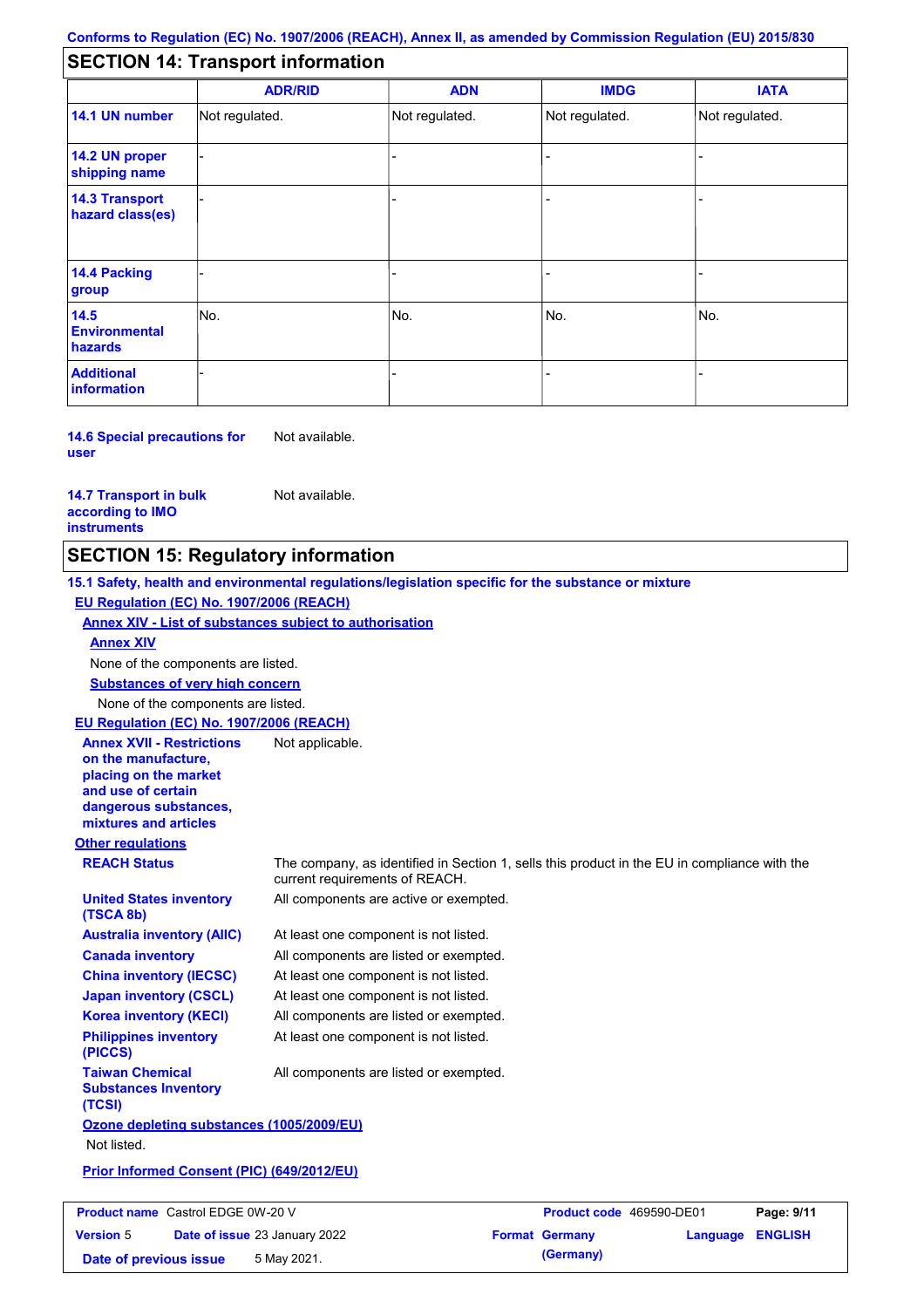## **SECTION 15: Regulatory information**

Not listed.

| <b>Persistent Organic Pollutants</b><br>Not listed.        |   |                                                       |
|------------------------------------------------------------|---|-------------------------------------------------------|
| EU - Water framework directive - Priority substances       |   |                                                       |
| None of the components are listed.                         |   |                                                       |
| <b>Seveso Directive</b>                                    |   |                                                       |
| This product is not controlled under the Seveso Directive. |   |                                                       |
| <b>National regulations</b>                                |   |                                                       |
| <b>Hazardous incident ordinance</b>                        |   |                                                       |
| <b>Hazard class for water</b>                              | 2 | (classified according AwSV)                           |
| <b>Deabibited Chamicala</b>                                |   | When placed on the merket in Cermany, this product is |

| <b>Prohibited Chemicals</b><br><b>Regulation</b><br>(ChemVerbotsV) | When placed on the market in Germany, this product is not subject to the Prohibited Chemicals<br>Regulation (ChemVerbotsV).                                                                                                                             |
|--------------------------------------------------------------------|---------------------------------------------------------------------------------------------------------------------------------------------------------------------------------------------------------------------------------------------------------|
| <b>Occupational restrictions</b>                                   | Observe employment restrictions in the following:<br>Gesetz zum Schutz der arbeitenden Jugend (Jugendarbeitsschutzgesetz – JArbSchG)<br>Gesetz zum Schutz von Müttern bei der Arbeit, in der Ausbildung und im Studium<br>(Mutterschutzgesetz – MuSchG) |

| <b>15.2 Chemical safety</b> | A Chemical Safety Assessment has been carried out for one or more of the substances within  |
|-----------------------------|---------------------------------------------------------------------------------------------|
| assessment                  | this mixture. A Chemical Safety Assessment has not been carried out for the mixture itself. |

# **SECTION 16: Other information**

| <b>Abbreviations and acronyms</b>        | ADN = European Provisions concerning the International Carriage of Dangerous Goods by<br>Inland Waterway<br>ADR = The European Agreement concerning the International Carriage of Dangerous Goods by                                                                                                                                |                                                                       |  |  |  |  |  |
|------------------------------------------|-------------------------------------------------------------------------------------------------------------------------------------------------------------------------------------------------------------------------------------------------------------------------------------------------------------------------------------|-----------------------------------------------------------------------|--|--|--|--|--|
|                                          | Road                                                                                                                                                                                                                                                                                                                                |                                                                       |  |  |  |  |  |
|                                          | ATE = Acute Toxicity Estimate                                                                                                                                                                                                                                                                                                       |                                                                       |  |  |  |  |  |
|                                          | <b>BCF</b> = Bioconcentration Factor                                                                                                                                                                                                                                                                                                |                                                                       |  |  |  |  |  |
|                                          | CAS = Chemical Abstracts Service                                                                                                                                                                                                                                                                                                    |                                                                       |  |  |  |  |  |
|                                          | CLP = Classification, Labelling and Packaging Regulation [Regulation (EC) No. 1272/2008]                                                                                                                                                                                                                                            |                                                                       |  |  |  |  |  |
|                                          | CSA = Chemical Safety Assessment                                                                                                                                                                                                                                                                                                    |                                                                       |  |  |  |  |  |
|                                          | CSR = Chemical Safety Report                                                                                                                                                                                                                                                                                                        |                                                                       |  |  |  |  |  |
|                                          | DMEL = Derived Minimal Effect Level                                                                                                                                                                                                                                                                                                 |                                                                       |  |  |  |  |  |
|                                          | DNEL = Derived No Effect Level                                                                                                                                                                                                                                                                                                      |                                                                       |  |  |  |  |  |
|                                          | EINECS = European Inventory of Existing Commercial chemical Substances                                                                                                                                                                                                                                                              |                                                                       |  |  |  |  |  |
|                                          | ES = Exposure Scenario                                                                                                                                                                                                                                                                                                              |                                                                       |  |  |  |  |  |
|                                          | EUH statement = CLP-specific Hazard statement                                                                                                                                                                                                                                                                                       |                                                                       |  |  |  |  |  |
|                                          | EWC = European Waste Catalogue                                                                                                                                                                                                                                                                                                      |                                                                       |  |  |  |  |  |
|                                          | GHS = Globally Harmonized System of Classification and Labelling of Chemicals                                                                                                                                                                                                                                                       |                                                                       |  |  |  |  |  |
|                                          | IATA = International Air Transport Association<br>IBC = Intermediate Bulk Container                                                                                                                                                                                                                                                 |                                                                       |  |  |  |  |  |
|                                          | <b>IMDG</b> = International Maritime Dangerous Goods                                                                                                                                                                                                                                                                                |                                                                       |  |  |  |  |  |
|                                          | LogPow = logarithm of the octanol/water partition coefficient                                                                                                                                                                                                                                                                       |                                                                       |  |  |  |  |  |
|                                          | MARPOL = International Convention for the Prevention of Pollution From Ships, 1973 as                                                                                                                                                                                                                                               |                                                                       |  |  |  |  |  |
|                                          | modified by the Protocol of 1978. ("Marpol" = marine pollution)                                                                                                                                                                                                                                                                     |                                                                       |  |  |  |  |  |
|                                          | OECD = Organisation for Economic Co-operation and Development                                                                                                                                                                                                                                                                       |                                                                       |  |  |  |  |  |
|                                          | PBT = Persistent, Bioaccumulative and Toxic<br>PNEC = Predicted No Effect Concentration                                                                                                                                                                                                                                             |                                                                       |  |  |  |  |  |
|                                          |                                                                                                                                                                                                                                                                                                                                     |                                                                       |  |  |  |  |  |
|                                          | REACH = Registration, Evaluation, Authorisation and Restriction of Chemicals Regulation                                                                                                                                                                                                                                             |                                                                       |  |  |  |  |  |
|                                          | [Regulation (EC) No. 1907/2006]<br>RID = The Regulations concerning the International Carriage of Dangerous Goods by Rail<br><b>RRN = REACH Registration Number</b><br>SADT = Self-Accelerating Decomposition Temperature<br>SVHC = Substances of Very High Concern<br>STOT-RE = Specific Target Organ Toxicity - Repeated Exposure |                                                                       |  |  |  |  |  |
|                                          |                                                                                                                                                                                                                                                                                                                                     |                                                                       |  |  |  |  |  |
|                                          |                                                                                                                                                                                                                                                                                                                                     |                                                                       |  |  |  |  |  |
|                                          |                                                                                                                                                                                                                                                                                                                                     |                                                                       |  |  |  |  |  |
|                                          |                                                                                                                                                                                                                                                                                                                                     |                                                                       |  |  |  |  |  |
|                                          |                                                                                                                                                                                                                                                                                                                                     |                                                                       |  |  |  |  |  |
|                                          | STOT-SE = Specific Target Organ Toxicity - Single Exposure                                                                                                                                                                                                                                                                          |                                                                       |  |  |  |  |  |
|                                          | TWA = Time weighted average                                                                                                                                                                                                                                                                                                         |                                                                       |  |  |  |  |  |
|                                          | $UN = United Nations$                                                                                                                                                                                                                                                                                                               |                                                                       |  |  |  |  |  |
|                                          | UVCB = Complex hydrocarbon substance                                                                                                                                                                                                                                                                                                |                                                                       |  |  |  |  |  |
|                                          | VOC = Volatile Organic Compound                                                                                                                                                                                                                                                                                                     |                                                                       |  |  |  |  |  |
|                                          | vPvB = Very Persistent and Very Bioaccumulative<br>Varies = may contain one or more of the following 64741-88-4 / RRN 01-2119488706-23,<br>64741-89-5 / RRN 01-2119487067-30, 64741-95-3 / RRN 01-2119487081-40, 64741-96-4/ RRN                                                                                                    |                                                                       |  |  |  |  |  |
|                                          |                                                                                                                                                                                                                                                                                                                                     |                                                                       |  |  |  |  |  |
|                                          |                                                                                                                                                                                                                                                                                                                                     | 01-2119483621-38, 64742-01-4 / RRN 01-2119488707-21, 64742-44-5 / RRN |  |  |  |  |  |
|                                          | 01-2119985177-24, 64742-45-6, 64742-52-5 / RRN 01-2119467170-45, 64742-53-6 / RRN                                                                                                                                                                                                                                                   |                                                                       |  |  |  |  |  |
| <b>Product name</b> Castrol EDGE 0W-20 V | Product code 469590-DE01                                                                                                                                                                                                                                                                                                            | Page: 10/11                                                           |  |  |  |  |  |
| <b>Version 5</b>                         | Date of issue 23 January 2022<br><b>Format Germany</b>                                                                                                                                                                                                                                                                              | Language ENGLISH                                                      |  |  |  |  |  |
| Date of previous issue                   | (Germany)<br>5 May 2021.                                                                                                                                                                                                                                                                                                            |                                                                       |  |  |  |  |  |